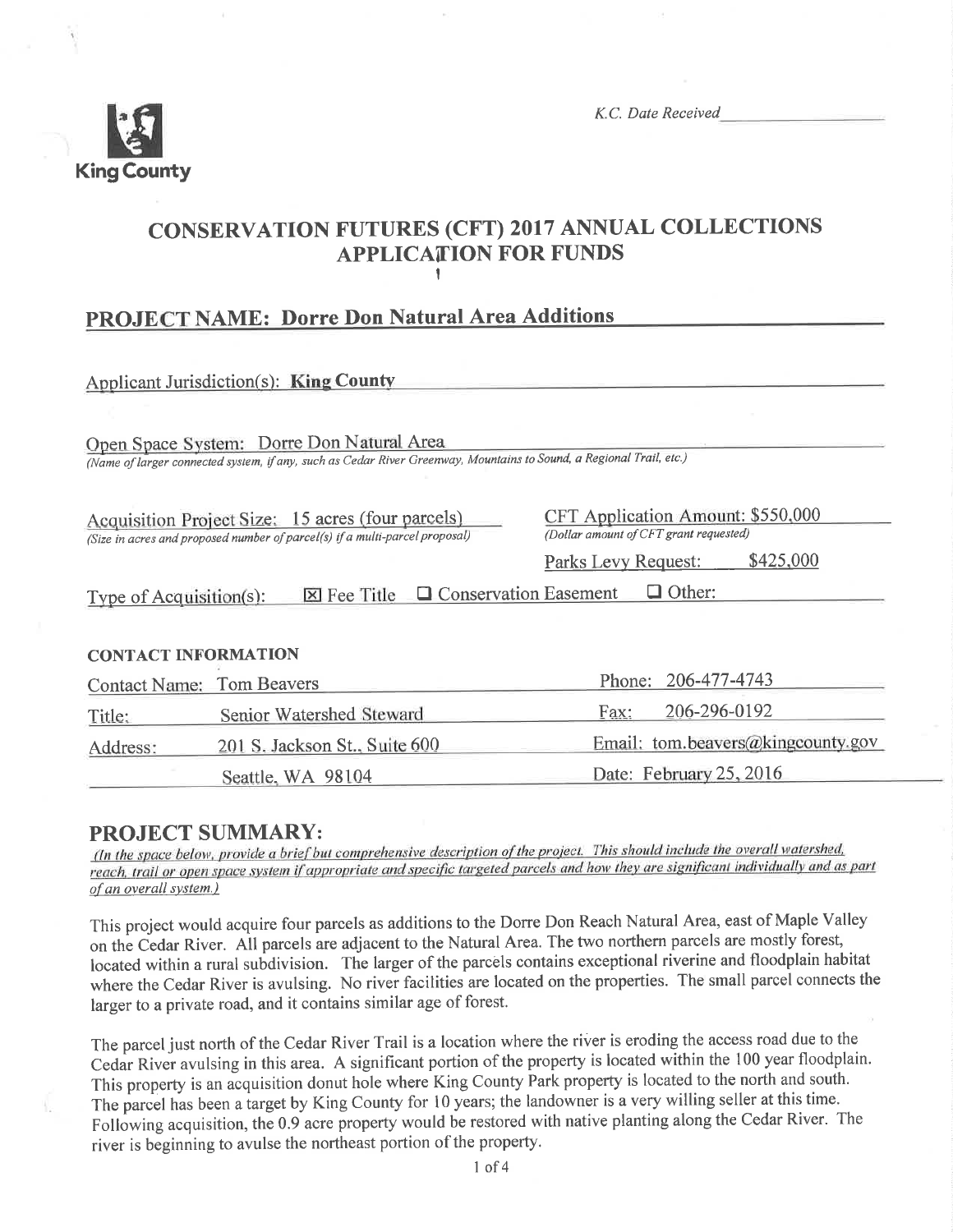The southern parcel is a proposal to purchase the forested portion of a residential parcel. The property contains a significant high bank from the river, diverse forests, and riverfront adjacent to past acquisitions that were targeted for protection under a King County Executive-brokered development agreement in the 2000s. The home and clearing would be excluded from the acquisition with a boundary line adjustment, and King County would acquire the forested upland portion.

#### 1. OPEN SPACE RESOURCES

Please review the attached evaluation criteria. For the **proposed acquisition parcel(s)**, please mark those criteria that apply and thoroughly, yet succinctly, describe in the space below how the proposed acquisition satisfies each marked criteria. Please clearly describe how these criteria might be met at a landscape level, and how they apply to individual parcels. If restoration is part of the plan, please briefly describe the current condition and the hoped for restored condition that is the goal of the acquisition.

- $\Box$  A. Wildlife habitat or rare plant reserve  $\Box$  E. Historic/cultural resources  $\Box$  E. Urban passive-use natural is
	-
- 
- 
- E B. Salmon habitat and aquatic resources  $\Box$  F. Urban passive-use natural area/greenbelt  $\boxtimes$  C. Scenic resources  $\boxtimes$  G. Park/open space or natural corridor additional
- $\boxtimes$  C. Scenic resources<br>  $\boxtimes$  G. Park/open space or natural corridor addition<br>  $\Box$  D. Community separator<br>  $\Box$  H. Passive recreation opportunity/unmet needs  $\Box$  H. Passive recreation opportunity/unmet needs

Wildlife habitat: (High): These properties contain a mature second growth forest that contains a State Candidate species - the pileated woodpecker. Uncommon large mammals such as black bear, bobcat, cougar, elk, red fox and wood ducks occur on these properties.

Salmon habitat and aquatic resources: (High) The Cedar River flows adjacent to these properties. This section of the Cedar River contains threatened Chinook, and it contains coho and sockeye salmon. The properties/reach are within a high quality basin identified in the WRIA 8 Salmon Conservation Plan. Further, these parcels contain a high level of appropriate public access for viewing salmon.

Scenic Resources (High): The properties provide a unique view of the Cedar River that is visible from a county Natural Area.

Parks/open space or natural corridor addition (High): These properties are adjacent to a King County Natural Area. Further, they provide a critical link or inholding for expansion of the Natural Area.

#### 2. ADDITIONAL FACTORS

For the **proposed acquisition parcel(s)**, please mark all criteria that apply and thoroughly, yet succinctly, describe in the space below how the proposed acquisition satisfies each marked criteria.

- $\Box$  A. Educational/interpretive opportunity
- $\Box$  B. Threat of loss of open space resources
- $\boxtimes$  C. Ownership complexity/willing seller(s)/ownership interest proposed
- $\Box$  D. Partnerships Describe any public or private partnerships that will enhance this project
- $\boxtimes$  E. Is the property identified in an adopted park, open space, comprehensive, or community plan?
- $\Box$  F. Transferable Development Credits (TDC) participation

Ownership complexity/willing sellers(s)/ ownership interest proposed (Medium): The owners have approached King County about a sale of the properties. The property owner, just north of the Cedar River trail, is highly motivated to sell. An appraisal has been started on this property.

Is the property identified in an adopted park, open space, comprehensive, or community plan? Yes, the properties are identified in the WRIA 8 Salmon Conservation Plan

2of4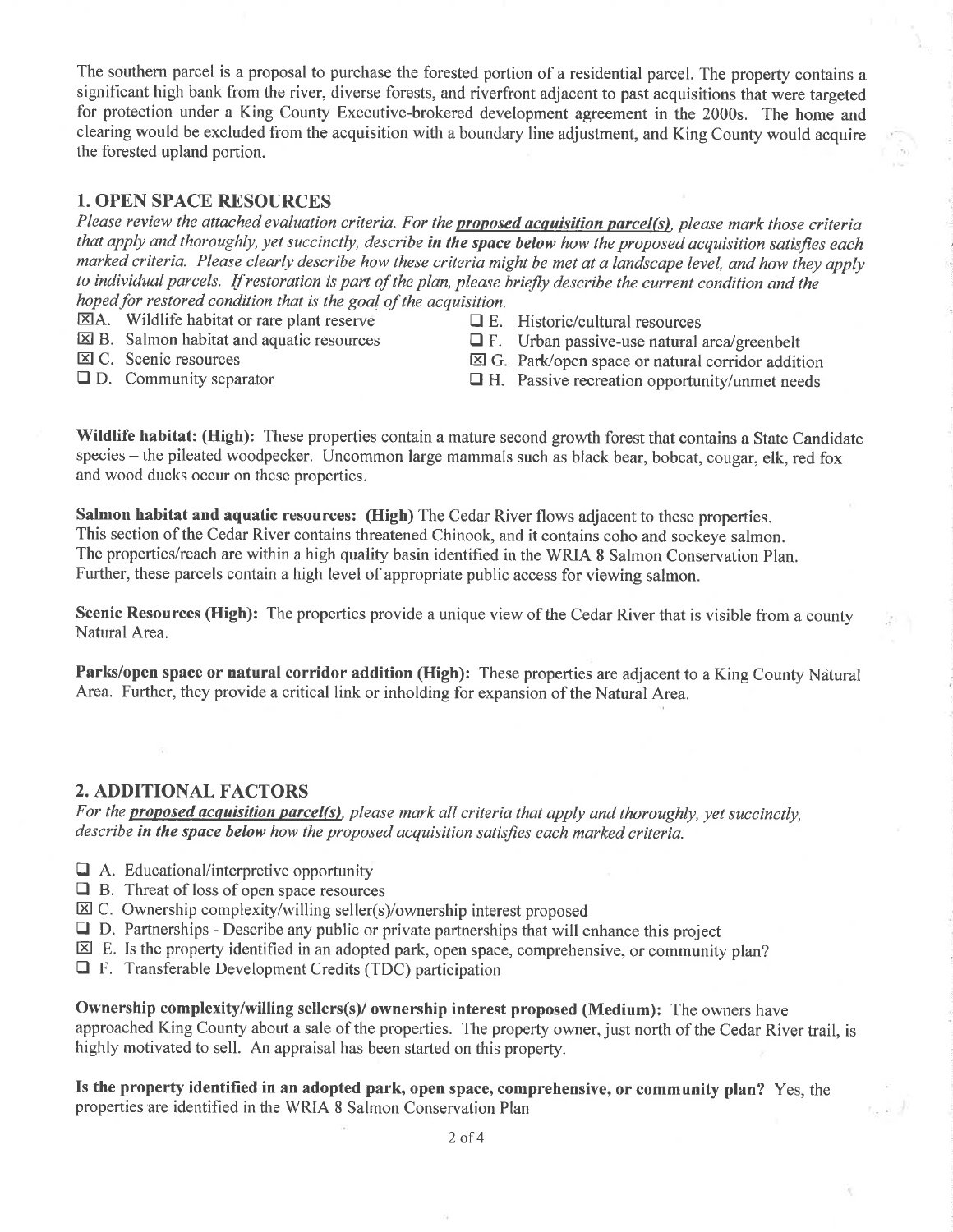#### 3. STEWARDSHIP AND MAINTENANCE

How will the property be stewarded and maintained? Does the property lend itself to volunteer stewardship opportunities? How will ongoing stewardship and maintenance efforts be funded?

These properties will become part of the Dorre Don Natural Area, and it will be administered by King County Parks. Ongoing stewardship and maintenance will be conducted and funded by King County Parks. This Natural area is already administered by a Parks Resource Coordinator. The new property additions would also be administered by the same person. King County Parks is aware of these potential acquisitions, and they support them.

#### **4. PROJECT BUDGET**

| 1) TOTAL CFT APPLICATION AMOUNT <sup>®</sup> | CFT: \$550,000 |
|----------------------------------------------|----------------|
| 2) TOTAL PEL APPLICATION AMOUNT              | PEL: \$425,000 |

<sup>a</sup>Allowable CFT acquisition costs (Ordinance 14714): The disbursement of funds shall be made only for capital project expenditures that include costs of acquiring real property, including interests in real property, and the following costs: the cost of related relocation of eligible occupants, cost of appraisal, cost of appraisal review, costs of title insurance, closing costs, pro rata real estate taxes, recording fees, compensating tax, hazardous waste substances reports, directly related staff costs and related legal and administrative costs, but shall not include the cost of preparing applications for conservation futures funds.

 ${}^{\overline{b}}$ King County projects only, if applicable.

#### **Estimation of property value:**

Briefly note how land values have been estimated (i.e., appraisal, property tax assessment, asking price, letter of value or other means).

Land values are based on property tax assessment and recent sales in the area. An appraisal has been started for the property just north of the Cedar River trail.

| <b>PROJECT COSTS</b>                                   | <b>ESTIMATED DOLLAR AMOUNT OR RANGE</b> |
|--------------------------------------------------------|-----------------------------------------|
| Total property interest value                          | \$881,000                               |
| Title and appraisal work                               | 20,000 (5,000 ea.)                      |
| Closing, fees, taxes                                   | 10,000 (2,500 ea)                       |
| Relocation                                             |                                         |
| Hazardous waste reports                                | $4,000$ $(1,000$ ea)                    |
| Directly related staff, administration and legal costs | 60,000 (15,000 ea.)c                    |
| Total Project Costs (CFT and other funds)              | \$975,000                               |

| <b>MATCHING FUNDS: Existing Sources</b><br>(CFT can only provide a maximum of 50% of anticipated<br>project costs) | <b>DATE</b><br>(Expended or Committed) | <b>DOLLAR AMOUNT</b><br>(Expended or Committed) |
|--------------------------------------------------------------------------------------------------------------------|----------------------------------------|-------------------------------------------------|
| Parks Levy funds requested in application                                                                          |                                        | $$425,000$ requested in<br>application          |
|                                                                                                                    |                                        |                                                 |
|                                                                                                                    |                                        |                                                 |
| <b>Total CFT Funds Previously Received</b><br><b>This Project</b>                                                  |                                        |                                                 |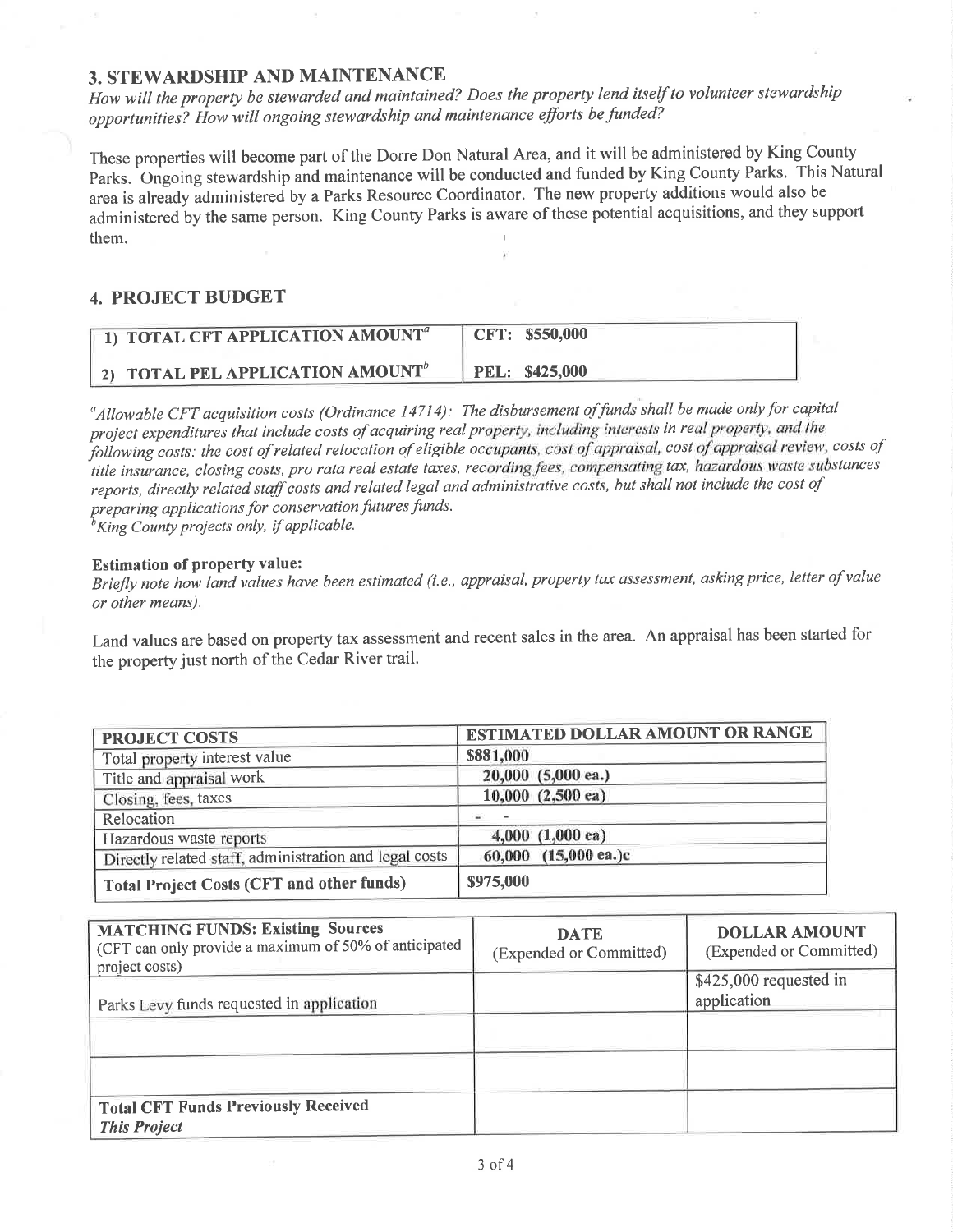| Total Matching Funds and Past CFT Funds<br><b>Currently Identified</b> |  |
|------------------------------------------------------------------------|--|
| <b>Unidentified Remaining Match Need</b>                               |  |

Unidentified remaining match need: What funds are anticipated and what is the time frame? Please briefly discuss how the unidentified remaining match need above will be met.

The requested funds would purchase the identified properties.

## 5. IN\_KIND CONTRIBUTIONS FROM PARTNERSHIPS

| <b>Brief Activity Description</b> | <b>Dollar Value of</b><br>In-kind<br><b>Contribution</b> | <b>Status</b><br>(Completed or Proposed) | <b>Activity Date Range</b><br>(Completion Date or Proposed<br>Completion Date) |
|-----------------------------------|----------------------------------------------------------|------------------------------------------|--------------------------------------------------------------------------------|
|                                   |                                                          |                                          | OF 2                                                                           |
|                                   |                                                          |                                          |                                                                                |
|                                   |                                                          |                                          |                                                                                |
| <b>TOTAL</b>                      |                                                          |                                          |                                                                                |

### 6. ATTACHED MAPS  $(Two\ maps\ are\ now\ required: 1)$  site map and 2) general location map; you may ulso include one additional map, aerial photo or síte photo)

8  $\frac{1}{2}$  x 11" maps are preferred, but 11 x 17" is acceptable if folded and hole-punched for insertion into a three-ring binder.

#### Site Map that shows the following:

- Each parcel proposed for acquisition in yellow or distinct shading and an indication of any parcel proposed for less than fee simple acquisition, such as a conservation easement;
- Location of any proposed development to the site such as parking, trails or other facilities;
- Location of any proposed site restoration;
- Existing adjacent public (local, state or federal) parks or open spaces labeled and shown in dark green or distinct shading.

#### Location Map that shows the following:

- Other permanently protected open spaces (private, non-profit, institutional, etc.) shown in light green or distinct shading;
- . Major water courses such as creeks, rivers, lakes or wetlands;
- . Major roads, arterial roads or regional trails.
- Map scale: This map should show approximately a ten-mile radius around the proposed acquisition(s).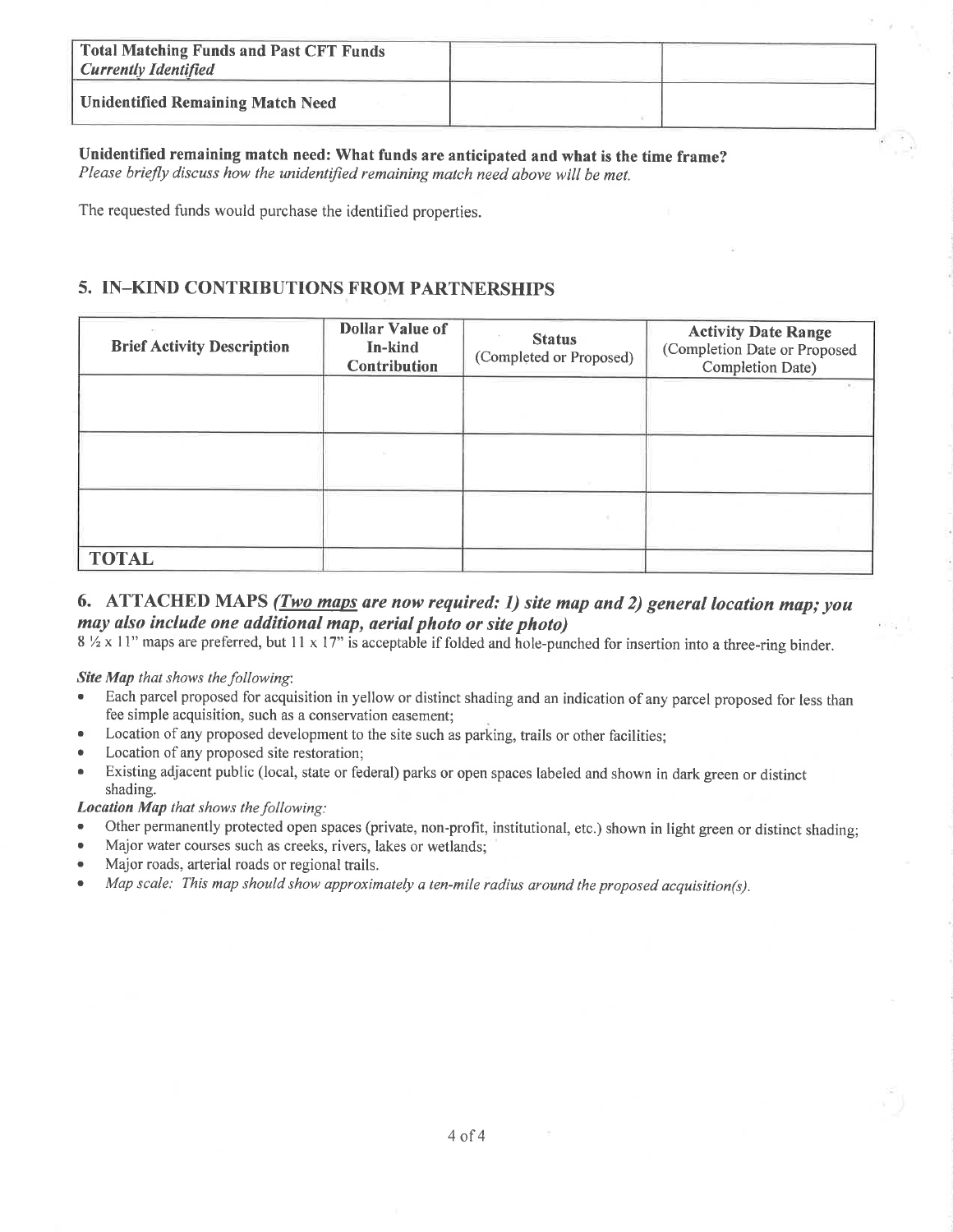

# 2016 CFT/Parks Levy Application **Dorre Don Natural Area Additions**

- **Target Parcel** 
	- King County Ownership
- Soft Surface Trail
	- Incorporated Area

Photo Year: 2015

# **King County**

**Department of Natural Resources and Parks**<br>Water and Land Resources Division

The information included on this map has been compiled by King County staff from a variety of sources<br>and is subject to change without notice. King County makes no representations or warranties, express<br>or implied, as to a of this map or information on this map is prohibited except by written permission of King County



Womp1\projectsWVLRD\16017\DomeDon\_Site.mxd\_TK